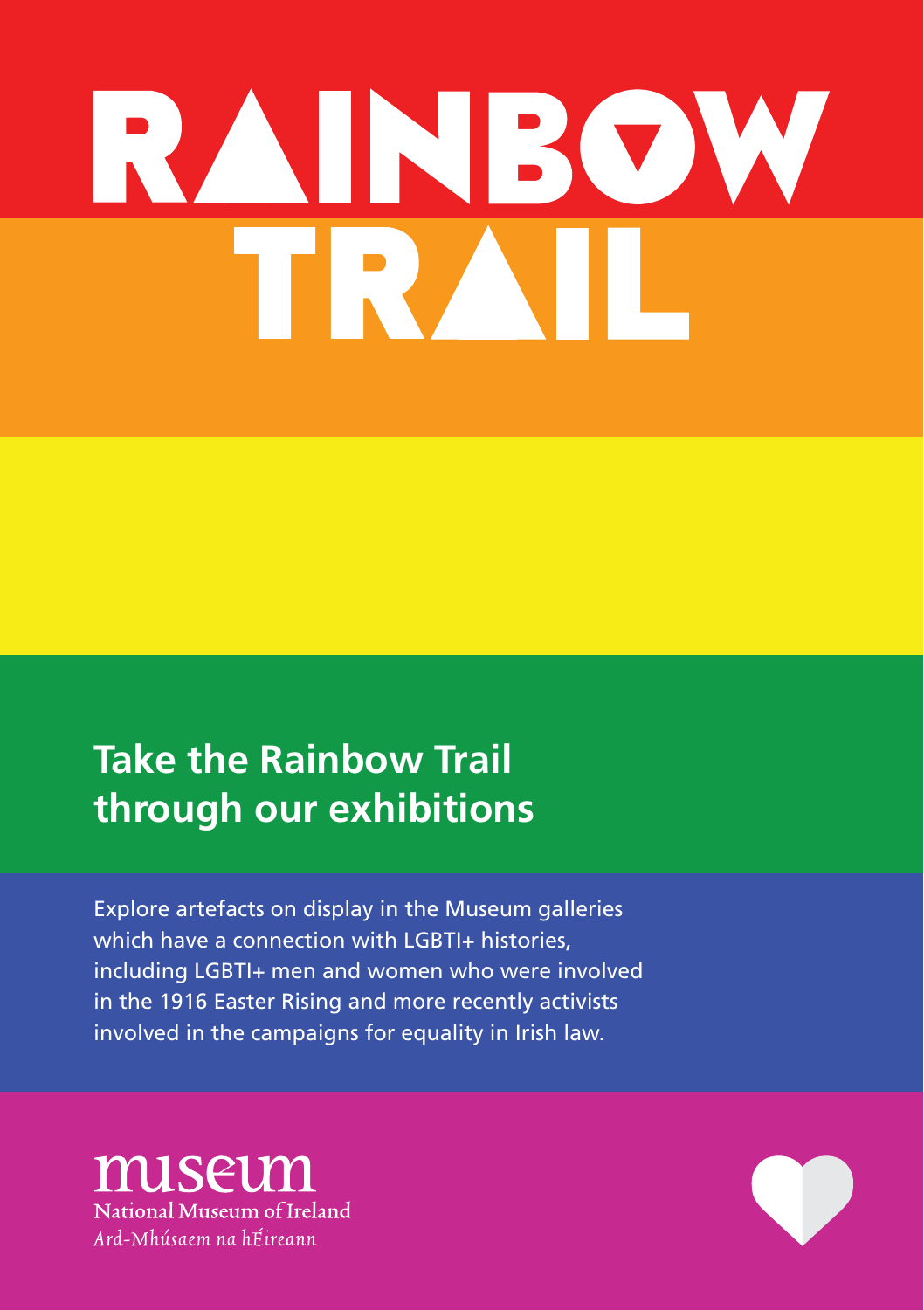

### **Statue of Guanyin**

1

This porcelain figure is of Guanyin, a Bodhisattva, or enlightened being, from Chinese Buddhism. A Bodhisattva is a figure in Buddhism who can reach nirvana, but instead chooses to stay on Earth and work to eliminate human suffering. Guanyin means one 'who hears the cries of the world' and is the female personification of the Bodhisattva *Avalokitesvara*, who appears in both male and female forms across different cultures and is often connected to gender fluidity. This figure was gifted to the National Museum of Ireland by the San Francisco based Irish collector Albert Bender.

**Location:** A Dubliner's Collection of Asian Art - The Albert Bender Exhibition, Room 13a.

**Museum number:**  DB:1938.17. Guantin figure, Chinese, 18th **Century** 





### **Eileen Gray's coat**

Architect and designer Eileen Gray was born in Enniscorthy, Co. Wexford, in 1878. She went on to become a pioneer of modern design and architecture. Gray developed a reputation in France in the 20th Century as a designer in lacquer furniture and interiors, before later beginning to experiment with architectural forms. She was openly bisexual throughout her life, and was connected to the lesbian circles in early 20th century Paris. This French modernist evening coat was worn by Gray.

**Location:** Eileen Gray, Room 11

**Museum number:**  EG.2000.110. Evening Coat, Paul Poiret (Paris), Eileen Gray, 1900-1910.





### **King William III's sword**

King William III was the King of England, Scotland and Ireland from 1689 until 1702. Often known as William of Orange, he carried this sword at the Battle of the Boyne on 1 July 1690. He later gave the sword to Hans Willem Bentinck, a court favourite of his. They had a very close relationship, and there has been much social and academic debate about whether William and Bentinck were lovers, however this cannot be confirmed.

**Location:** Soldiers and Chiefs – Warfare in Ireland. Room 16

**Museum number:** HA:L.693. Sword with carved ivory hilt inlaid with gold and precious stones





### **Kathleen Lynn's iodine bottles**

Dr. Kathleen Lynn was a suffragette and nationalist. During the 1916 Easter Rising, she was Chief Medical Officer for the Irish Citizen Army. In 1919, she co-founded Saint Ultan's Hospital for Infants, which provided medical and educational support for families living in poverty. Lynn lived with her partner Madeleine ffrench-Mullen in Rathmines, Co. Dublin for over 30 years. Both women were imprisoned for their involvement in the Rising. While ffrench-Mullen was in prison Lynn wrote in her diary that she would give £10,000 to be with Madeleine.

**Location:** Soldiers and Chiefs – The Easter Rising, Room 19

**Museum number:**  HE:1998.259a. Dr. Kathleen Lynn, 1916 Rising, Dublin.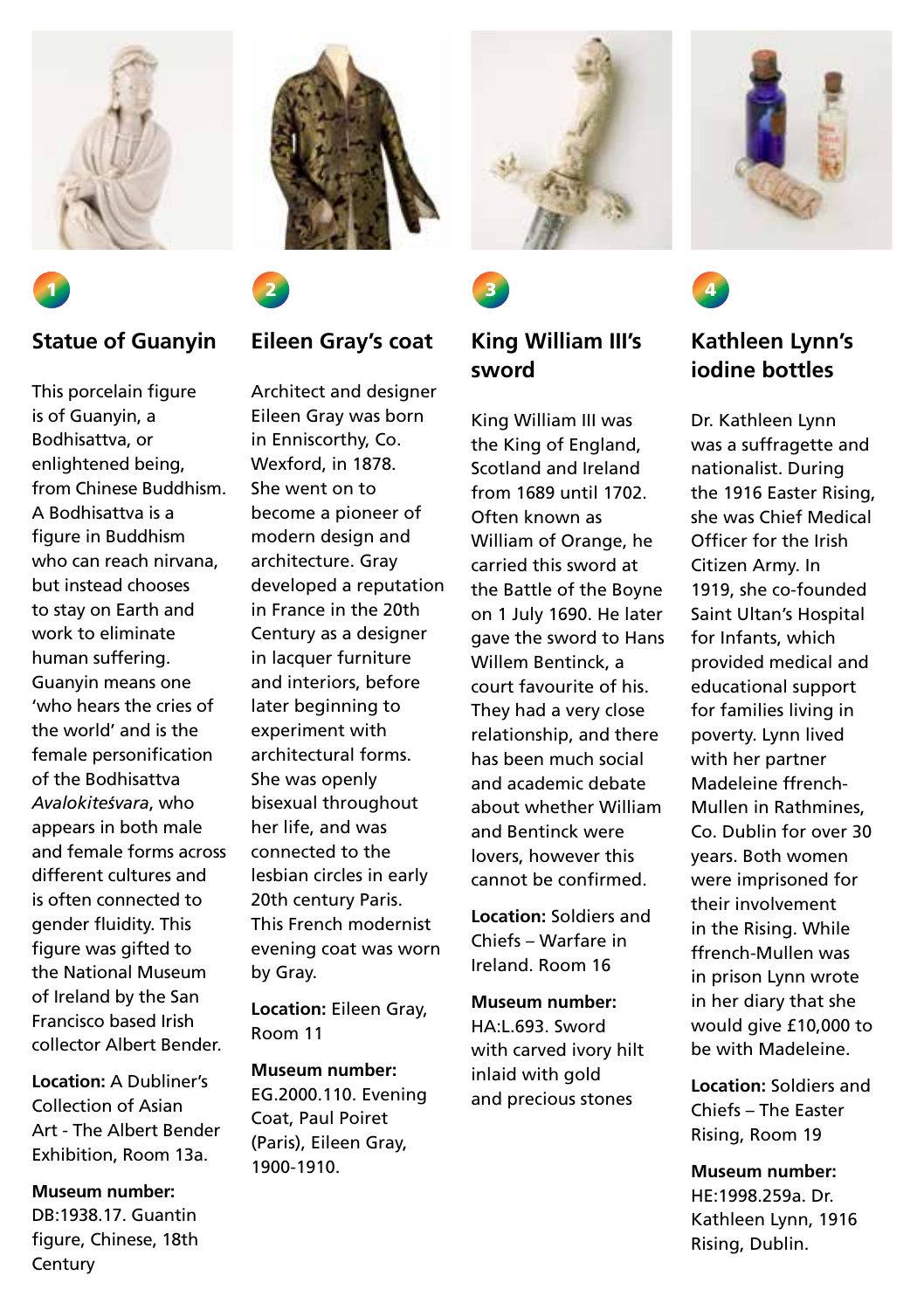

### **1916 Surrender photograph**

Nurse Elizabeth O'Farrell served at the GPO during the 1916 Rising with Julia Grenan, her life-long partner. She negotiated the surrender of the rebel forces to the British authorities, and delivered the instruction to surrender to Dublin garrisons. This photograph shows the surrender of Padraig Pearse, leader of the Rising. O'Farrell is also in the picture. She took a step behind Pearse when she saw the photographer, however her feet can still be seen. O'Farrell and Grenan lived together after the Rising and are buried in the same plot in Glasnevin cemetery.

**Location:** Soldiers and Chiefs – The Easter Rising, Room 19

**Museum number:**  HE:EW.1740. Elizabeth O'Farrell, 1916.





## **Cabrera's 'Noble Call' dress**

On 1 February 2014, Dr. Panti Bliss-Cabrera, a gay rights activist and drag queen performer, delivered her 'Noble Call' speech at the Abbey Theatre in Dublin. The speech, about her experiences of homophobia in Ireland, helped to start the national conversation on samesex marriage ahead of the Marriage Equality Referendum in 2015. This is the dress worn by Panti on the Abbey stage.

**Location:** Exhibiting the Nation (North Block, Ground Floor)

**Museum number:**  CI:2019.15. Dress by James Davod Seaver, Panti Bliss, February, 2014.





### **Katherine Zappone's and Ann Louise Gilligan's wedding dresses**

Irish politician Katherine Zappone and her late wife Anne Louise Gilligan wore these dresses during their wedding ceremony at Dublin Castle in 2016. Eight months earlier Dublin Castle had been the site of large celebrations following the legalisation of same-sex marriage in Ireland. Ireland was the first country in the world to legalise same-sex marriage by popular vote. It was overwhelmingly passed, with 62% of voters in favour of marriage equality.

**Location:** Exhibiting the Nation (North Block, Ground Floor)

**Museum number:**  CI:2019.1.1&2. Dublin Castle, January 2016





### **Rainbow Flag**

The Rainbow flag is seen worldwide as the symbol of Pride for the LGBTI+ community, and dates back to 1978. This flag was donated to the National Museum of Ireland by activist Conor Kelly, who participated in the protests against extreme pro-life groups demonstrating outside Maternity hospitals during the Repeal the 8th Campaign in 2018.

**Location:** Exhibiting the Nation (North Block, Ground Floor)

**Museum number:**  CI:2018.18. Activism and protest